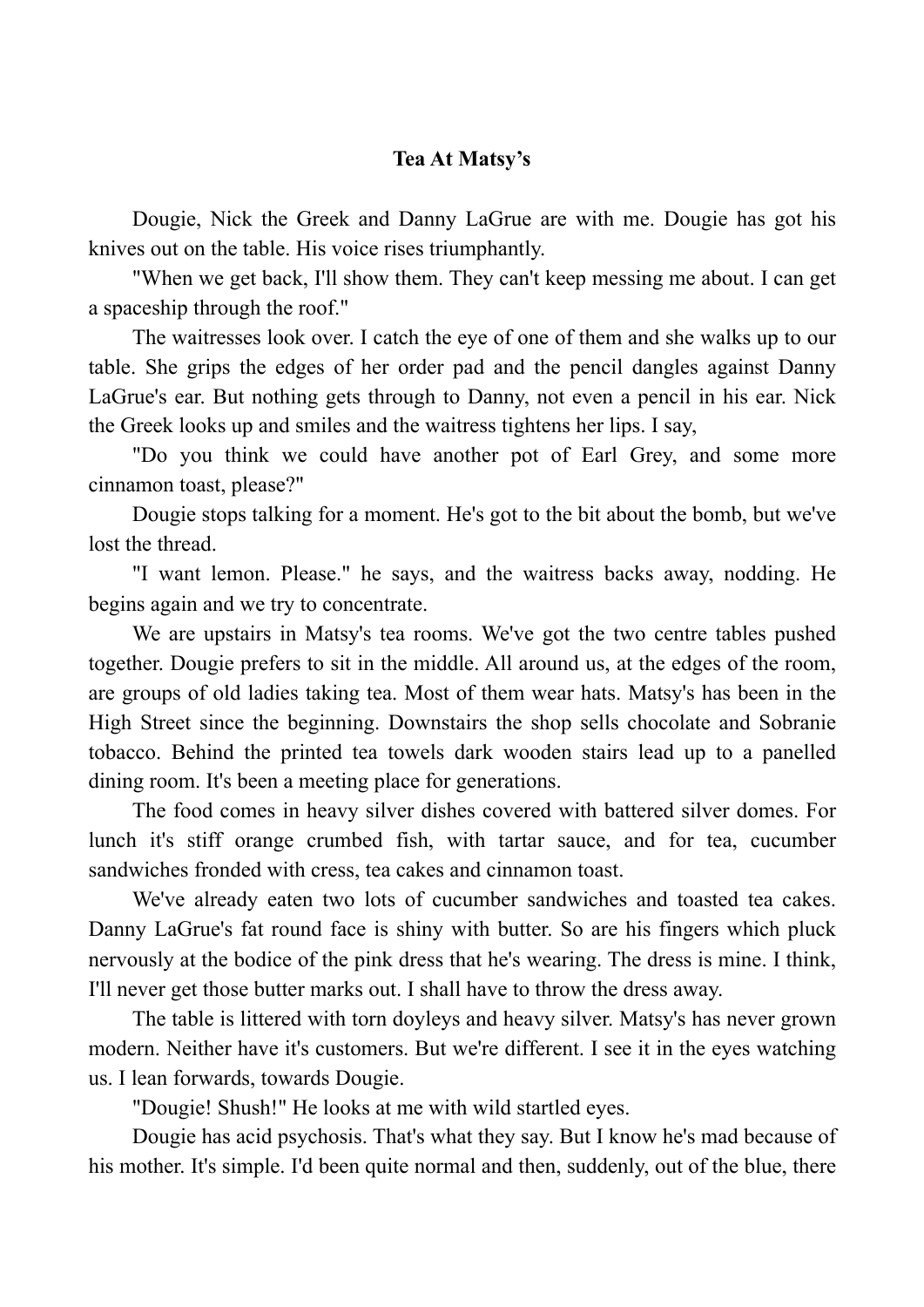I was, mad. Quite mad. In my case it was my father's fault. It's always one or the other. Sometimes both.

 Dougie's mother is divorced. She's a big Scottish tyrant. Evenings, she goes out on her village round. She's a G.P. Then it's home, to sink her flat wide face close to Dougie's. She says to him in a hoarse whisper,

 "Ye've bin smokin' pot agen! I ken smell it!" Dougie never did smoke pot in his mother's house. He'd take her bottle of whisky out of the radiogram. She's an alcoholic.

 I remember when they brought Dougie into the hospital. I was glad. I'd been lonely by myself for three days.

 "We've got a friend of yours down in the corridor." they'd told me. I was surprised. Which corridor? And which friend? It seemed a strange coincidence. Obediently I followed the nurse. We left the ward through a double set of locked doors, his eyes on me all the time, though I wasn't going anywhere in the great brick warren I'd seen through the windows. We walked past the staff room, where two doctors or nurses were sitting drinking machine coffee with their feet up on the desk. They looked bored. The nurse I was with opened a door and a blast of loud rock music hit us. There was Dougie, sitting cross-legged on a pillow, wearing only his blue Y-fronts. Opposite him sat a doctor, also cross-legged on a pillow. He had a white coat on. He was staring at Dougie with a bemused expression. Dougie was swaying violently from side to side in time with the music. His arms were swaying in the opposite direction above his head and his head was swaying in between. His eyes were wide open but it didn't look to me as if he could see anything. The room was very small and there were no windows and a bright electric light hung from the ceiling.

"Is this a cupboard?" I said to the nurse. We were standing in the doorway.

 "Talk to your friend," the nurse said, pushing me forward. I felt embarrassed. I knelt in front of Dougie. Suddenly, his eyes focused on me, and the swaying, which had been making me feel dizzy, stopped.

 "Annie! What the fuck are you doing here? Did my mother send you? What is this place? I can't make it out at all."

He'd grown awfully thin since I'd last seen him, and his hair was longer and wilder than ever. "Dougie, it's a **mental** hospital. What have you done?"

It turns out he hadn't done anything. That was the trouble. He hadn't been **doing** anything. He wasn't eating or washing or going to college, just sitting in his room, swaying and listening to Jimi Hendrix. He wouldn't speak to his mother, except to tell her that the room was full of purple light and he was full of it too, so she said he had acid psychosis and she and her partner signed him into the hospital.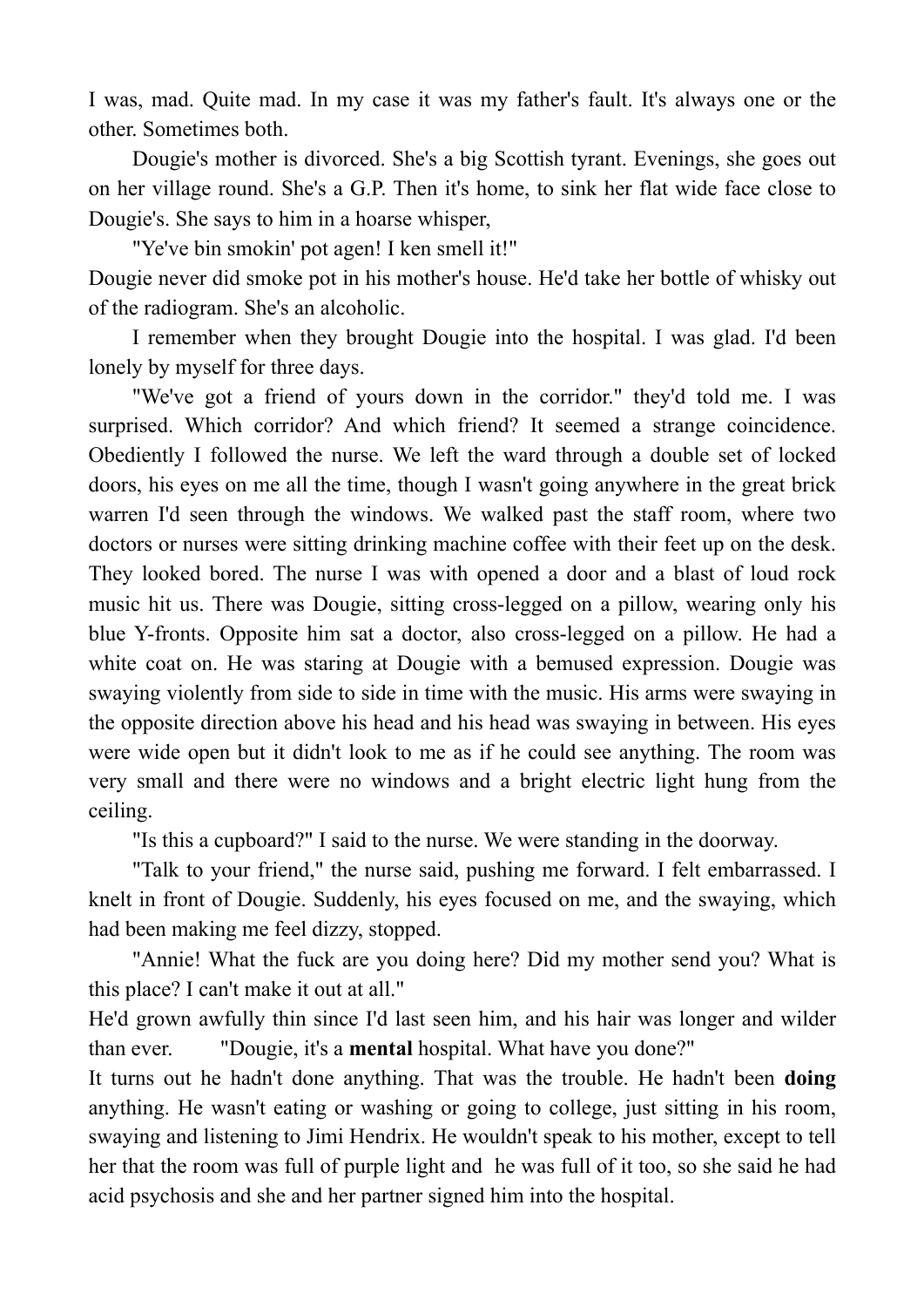I knew if she knew I was in there too, she'd sign him out and I'd be alone again. She always said I was a bad influence. But she doesn't visit Dougie and we keep each other company. After the first fortnight they let us out for town visits, and Dougie starts making plans to take over the hospital. I say to him, Dougie, you could just run away, but he says it's his mission to take it over. When he talks like that, I think perhaps he does have acid psychosis, because how could one person take over a hospital?

 Next door to Matsy's there's a gunsmiths and that's a magnet to Dougie. Guns need licences but knives don't and now Dougie is armed to the teeth. I think the best idea for getting out of the mental hospital is to make them think I'm better and I lay awake at night working out how to behave normally. The trouble is that if you act too normally then they think you're completely insane, and the trick is to be just eccentric. That's acceptable.

 It's eccentric of us, going to Matsy's for afternoon tea. We wouldn't have been tolerated in the Wimpy Bar, but Matsy's pride themselves on welcoming eccentrics. It's part of being old fashioned. Some of the ladies with mauve hair and tiny dogs are clearly barking mad, but Matsy's loves them. And they love Matsy's.

 The waitress brings over the tea and toast. She's younger than the rest and I see Nick the Greek smile at her again. I hope he won't speak to her. She puts down her tray on the edge of the table and Nick jumps up, his clumsy body knocking back his chair. He begins to lift off the tea-pot and covered silver plate. She blushes and hesitates. It's her job to do the lifting but, because of Matsy's, she knows that the customer is always right. Even when he's not in his right mind. She's not to know Nick the Greek has never had a right mind. As she and Nick together load her tray with the crockery and tea cups we've already used, she sees Dougie's collection of knives carefully laid out among the crumpled table napkins. I see her quiver slightly.

 "It's all right," I say in my brightest voice. "He's a collector. A **connoisseur.**" I know that will reassure her. On Matsy's front door it says TOBACCO FOR THE CONNOISSEUR. And they even sell a few knives themselves, next to the walking sticks, by the tobacco counter. Little ivory penknives, Swiss Army knives all splayed out like mechanical dolls, carved letter-openers. The waitress smiles tightly and picks up her tray and walks away. Nick the Greek watches wistfully as she goes into the little back room where they cut the bread and cucumber for sandwiches.

 "My plan is this..." Dougie begins again but no-one is listening. That's one of the problems with being mad. No-one else can understand, not one mad person ever understands another. Everyone who is mad is mad in a different way. I'm not really mad at all. I'd just been a bit under the weather and then everything had gone wrong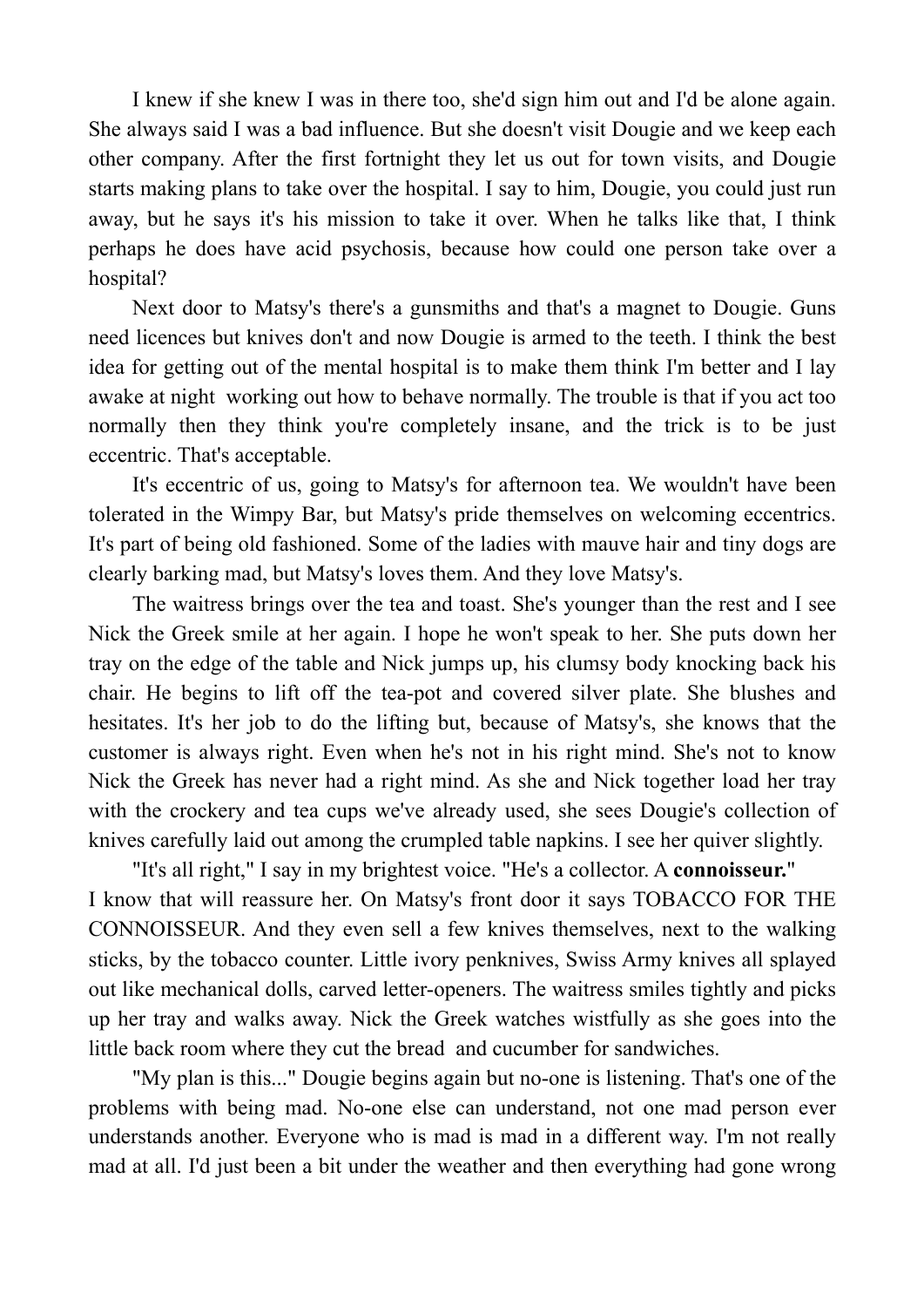when I'd been given some tranquillisers. After that, I couldn't think at all clearly. Obviously it was the wrong drug for me.

 Getting the drugs right is a problem for Danny LaGrue. He's a pyromaniac. Not a random pyromaniac. He only sets fire to his mother's house but understandably, after the third time she's had to have him certified. It gives her a bit of space to clean up the house and get back on an even keel. He's been in the hospital for five months and since the first week he's been taking Nick the Greek's pills. Only the blue ones, not the pink and yellow ones. He reckons the pink and yellow ones give him a headache. The blue ones were for Nick's aggressive behaviour. He isn't really that aggressive but they diagnosed him as an aggressive schizophrenic after he strangled a nurse. He hadn't meant to do it at all, that's obvious. On his first night when he'd woken up with the raging thirst of Largactil, in the little locked room we all wake up in, no-one would answer the door. After an hour of banging, a nurse came. She was a tiny Japanese doll-woman and he'd accidentally strangled her. Just like that. His hands around her neck, he'd shaken the life out of her. He's waiting for a transfer to Broadmoor, but I don't think he deserves it. The blue pills are some kind of female hormone and the pink and yellow ones are supposed to counteract the side effects of the blue ones, only because Danny LaGrue, who isn't aggressive at all anyway, is only taking the blue ones, he's becoming a woman. Those pills and the hospital food, and the lack of exercise from being locked up are giving Danny La Grue definite breasts. That's why he's wearing my dress and that's why he's growing his hair long. His hair is very black but it looks to me as if Danny LaGrue's chin is now as smooth as mine. He worries all the time, unsure if at any stage he is more woman than man. At Matsy's he comes to the Ladies with me.

"What do you think Annie?" he asks, peering anxiously into the mirror.

"What do I think about what?" I ask, washing my hands carefully.

 "My face. My skin. The **colour.**" says Danny, not taking his eyes off himself. He's been trying out a foundation cream he'd stolen from his mother's handbag the last time she'd visited him. It's a bit too light for him. His mother has pale milk skin but his father had been a Spaniard. He's never seen his father and that not seeing has something to do with the fires, his doctor says. I tell him it's a bit pale but as his eyes fill with tears I say, and anyway it suits you, being a bit pale, and he looks happier and we leave to go back to the tea-room. As we walk out two old ladies come towards us. One of them is carrying a tiny dog under her arm. It looks at Danny with black vicious eyes and barks like a cough.

 "Oh, I'm so sorry, dear!" says the old lady. She's very small, smaller than Danny LaGrue's mother and she stands so close to him and smiles up at him, so friendly, I'm moved. Danny stands stock still.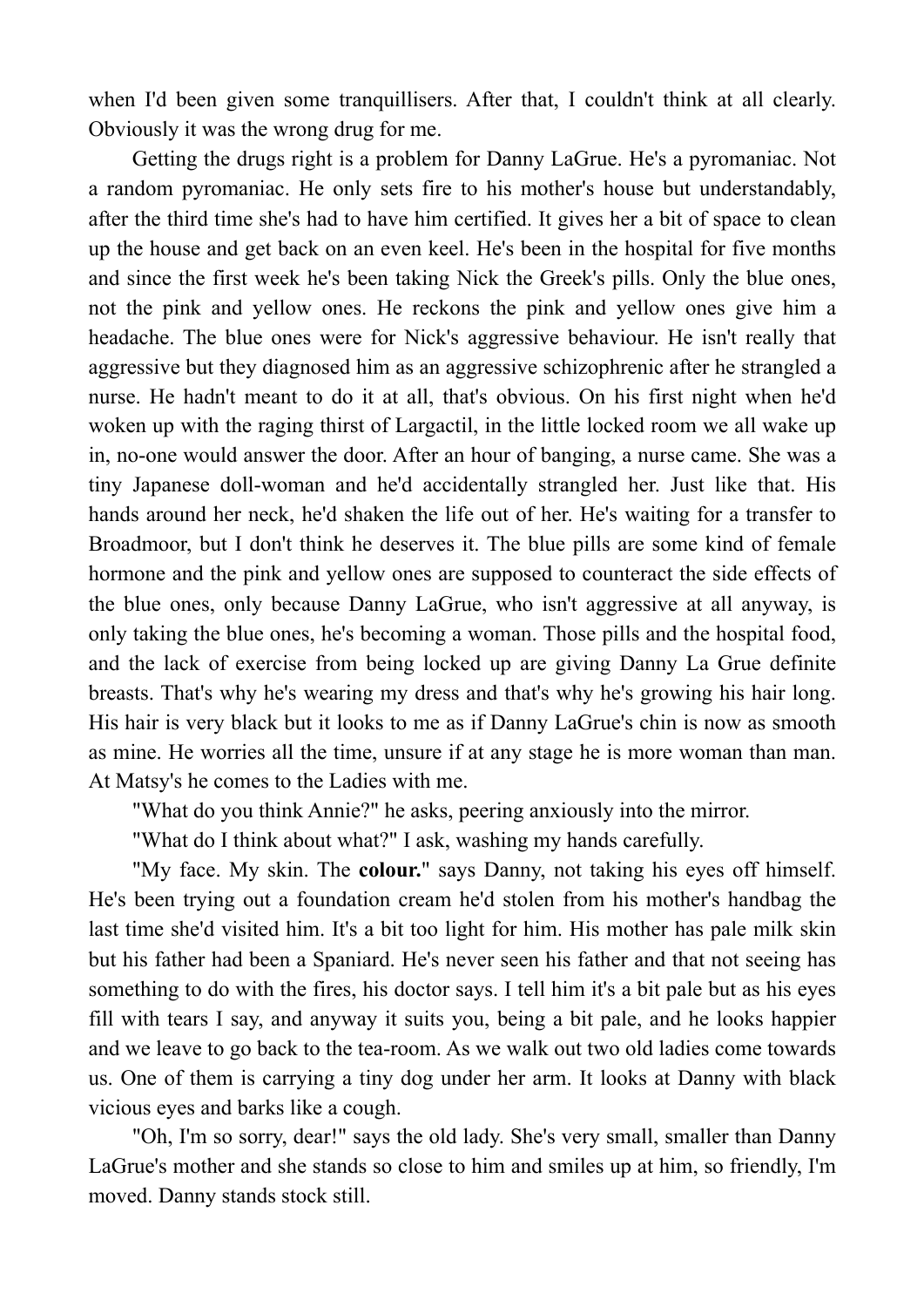"She won't hurt you, dear. She doesn't mean it." she says to Danny and taps the little dog on the nose. "Leave the poor lady alone. You **naughty** boy." She snaps. Then she's gone, into Matsy's green tiled cloakroom and Danny LaGrue is one step further towards woman-hood.

 Dougie and Nick the Greek are drinking the last of the tea and the waitress is standing by the table, as we come back. She wants to know if we want anything else. An iced fancy perhaps? Matsy's iced fancies are famous. They come in little fluted cases with "MATSY'S PATISSIERS" written on the side, each one an intense pastel, violet or rose or apricot. Before I'd gone mad I'd come to Matsy's with my mother for tea and we always had iced fancies. They remind me of her.

Dougie says abruptly,

 "Do you have any Lapsang Souchong? I'm fed up with Earl Grey." I look at my watch. It's four o'clock.

 "Dougie," I say urgently, leaning across to him. "Dougie, we've been here two hours."

"Oh, OK." Dougie says "Can we have the bill then?"

The waitress picks up her little pad and begins to calculate, blushing at the absurdity of Nick the Greek's fawning eyes. She puts down the slip of paper in front of Danny LaGrue and stalks away. I wonder why she'd given the bill to Danny. Out of the four of us, Danny LaGrue is the most peculiar looking and the most unlikely to do anything with it. I pick it up and walk towards the little booth where the senior waitress sits on a kind of throne. I push money towards her. Then I go back to the table where Dougie is busy wrapping each one of his knives together with one of Matsy's silver tea knives in a used paper napkin. He has made several parcels. No-one seems to be taking any notice. I sigh. If we get caught stealing knives, that will be the end of our afternoon tea parties. In fact it will probably mean an extended group therapy session, and of all the boring things that happen in the hospital, group therapy is the most boring. It's an entirely wasted exercise for some of us. One old man has not talked for eighteen years; nevertheless he's always led on into our circle. Perhaps they think our revelations will spark him off. Even when someone smashes his fists through the high top windows of the partition, and spatters us all with blood the old man sits mute. Personally I find acts of public self mutilation quite upsetting, and have brought it up at group therapy.

 "Why can't he do it in private?" I'd said. Most people do. Under the sheets. In the toilets.

 We walk down Matsy's wooden panelled staircase, out into the afternoon High Street of family shopping. Danny LaGrue and I lead the way arm in arm. Dougie follows behind, his weaponry distributed amongst his clothing and Nick the Greek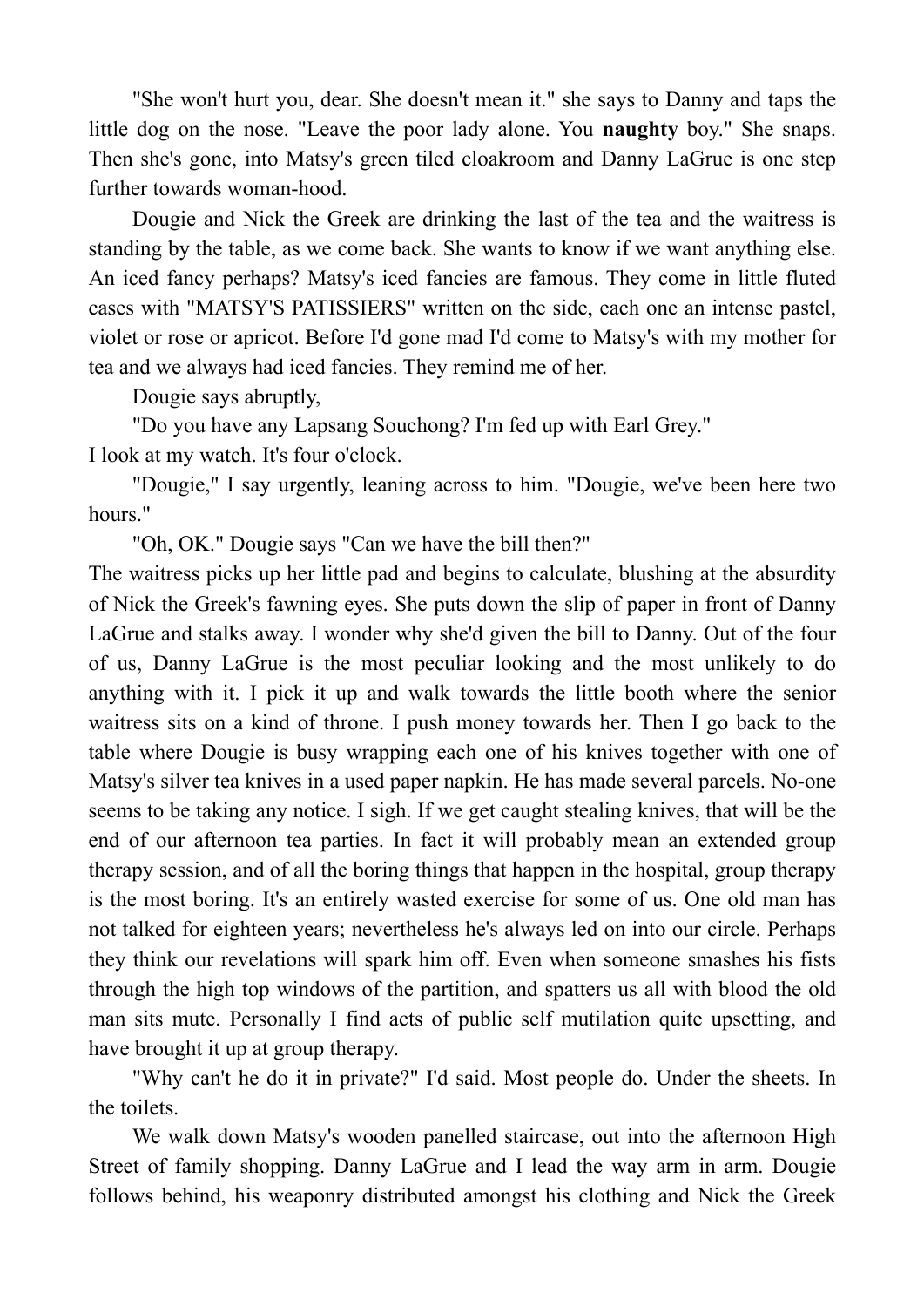shambles along in his wake, smiling beautifically at everyone. Around the corner we wait for the bus to take us back to the hospital. It's nearly five o'clock when we get there and ring the bell. The curfew has not been exceeded.

 A nurse opens the door and smiles welcomingly as if we are visitors to a youth hostel. In the ward they've laid the tables for supper. A smell of warm tinned tomatoes hangs in the air. Each time we come back I wonder why I haven't run away. This trust they place in us is touching. Our good behaviour and return are evidence of recovery, of being able eventually to be integrated back into society. It seems to me that only an insane person would return to this prison so willingly as we do each afternoon.

 Dougie walks in without acknowledging the welcome. He walks over to one of the supper tables and picks up an apple from the fruit bowl. He's being watched. He has a reputation for being unpredictable and he also has a reputation for eating everyone's share of the fruit. He says his mother has told him that high doses of vitamin C cure his acid psychosis, but I think he wants to be a vegetarian.

 A group of patients and nurses are sitting in the T.V. lounge staring up at a children's adventure story. The set is placed high up in the corner of the room and tilted downwards so that the only way to watch in comfort is to lie on the floor. However, when I'd tried this, some of the more disturbed patients had overreacted and I'd been told not to do it again. Now I have a permanent crick in my neck, like everyone else. Dougie takes his apple and walks over to the group. He reaches up and turns off the television. There's a stunned silence as the stupefied audience fails to react.

 Dougie is a showman. Before the nurses can speak he announces that he is going to perform a magic trick, which is why he requires the apple. He explains that this is just a prelude to something bigger. It's just to demonstrate something. He has been in contact all last week with powerful forces, from outer space.

 The nurses glance at each other in amusement and settle back down to watch. One of the patients is a little confused and wants to know why Dougie has come out of the television to do his trick, and when is he going back? No-one answers her except Nick the Greek who sits down beside her and whispers reassuringly in her ear. She smiles and reaches out her hand to his and he takes it and holds it between his two hands.

 I wonder what Dougie is going to do. He places the apple on the low table and stands in front of it. Everyone stares at the apple. Dougie breathes in deeply.

 "I am going to bring my hand down on this apple! The power of my spirit will cause it to break! There will be no physical contact. This is an act of my will. It is an indication to you all..." here Dougie glares at the nurses who sit calmly, watching him. He goes on,